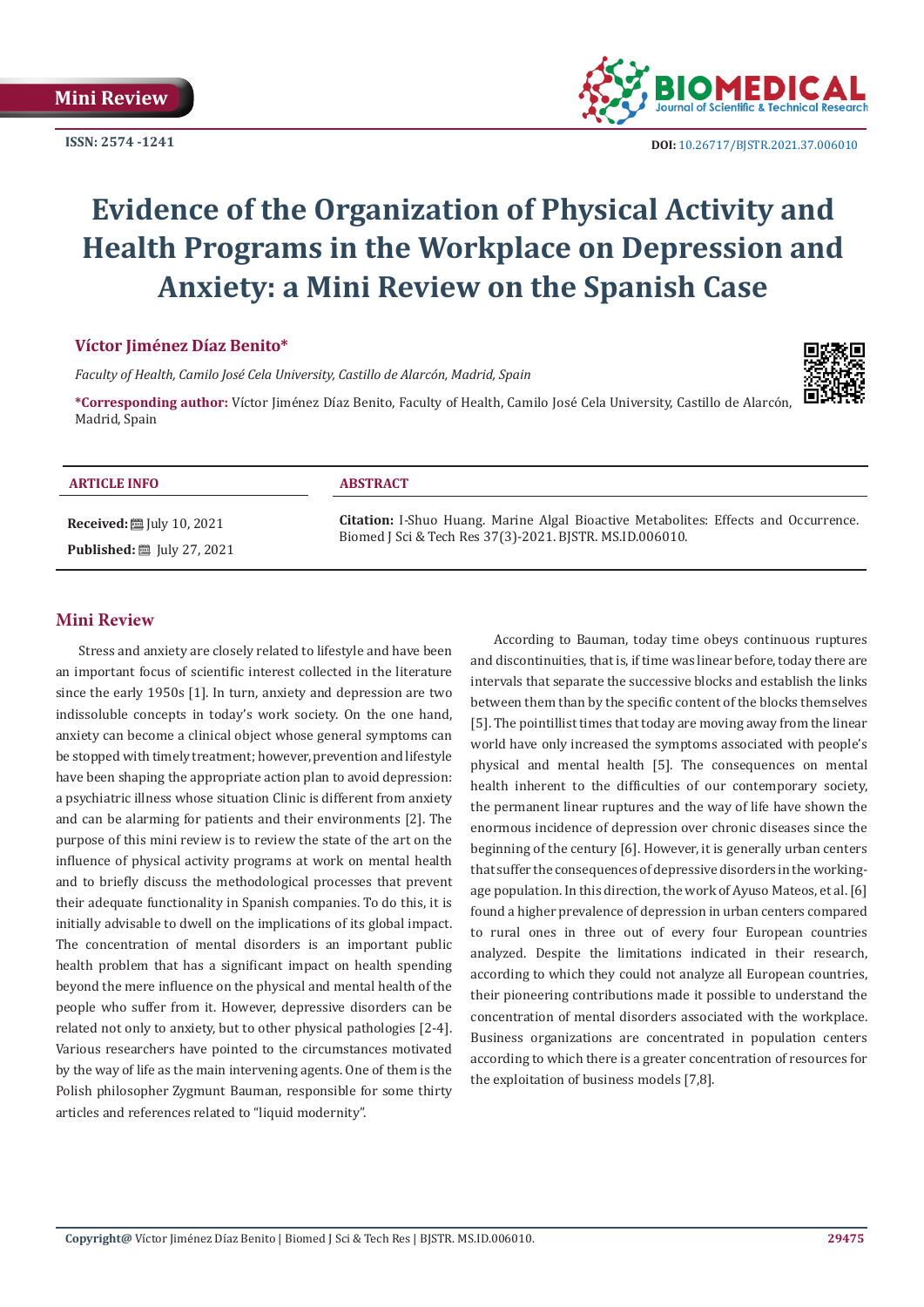Given the important impact that the workplace has on a social model based on the forces of work, previous research refers to the strategic importance of influencing preventive work on the population employed in their workplace [9-12]. In this sense, it is important to target the jobs where the highest incidence of mental illness is concentrated [13,14]. Since the beginning of the sixties, health development, to put a greater emphasis on preventive matters, has taken on a greater role in the prevention plans of different business organizations [15-17]. Similarly, many companies try to focus on the well-being of their employees in order to favor the best conditions for maximum performance and productivity in accordance with the financial objectives of the companies [18-22]. The binomial work and self-realization are closely related [23]. Given the rhythm of life associated with contemporary society, welfare policies in companies have been a reality for years. Given the limited evolution of Spanish labor legislation, there are marked segments of the population that can hardly reconcile their working life with their family life, bringing with it not only a reduction in the practice of physical activity, but also an important limitation towards incardination of his free time [16,24-26]. As the so-called time policies have not satisfied the elimination of social barriers, anxiety and, therefore, depression, have been shown in their relationship with people's habits [27]. The scientific literature alludes to the importance of social barriers to the practice of physical activity [28,29].

If people cannot practice and work or professional occupations cause them stress, anxiety and even depression, it seems appropriate to refer to the workplace as the central unit of interventions to wield effects on people and business organizations. Likewise, the removal of barriers denotes not only an action of clinical intervention, but it is also a framework of action of an organizational nature, the planning of which must be duly designed according to the existing theory [30]. In this sense, in the same way that people with depressive disorders and the health professionals who care for them face the social barriers that affect them, we plan the hypothesis that their coadjutant demands to the usual treatments can be attended if the plan action includes the appropriate organizational mechanisms to improve the habits of patients. As time policies do not seem to settle in our society, it seems appropriate that, for the time being, efforts should be concentrated towards prevention through the workplace to counteract the symptoms, improve the quality of life and, ultimately, reduce the incidence of depressive disorders on health and the health system. It is precisely this thesis that supports the objective of directing preventive action to work centers, despite the social and organizational barriers empirically collected in previous studies [25,26,31]. Fortunately, physical activity has been shown as a fundamental actor towards the improvement of the symptoms of patients, however, it should be noted, as Ströhle (2009) did, the importance of addressing the methodological rigor of the interventions, whose intention is to offer Adjuvant clinical treatments to conventional ones need to be aligned with sufficient scientific rigor. As an example, greater effects on anxiety have been found in those studies that randomized the subjects, although the programs had to last longer than ten weeks to improve state-trait anxiety. The duration of the exercise seems to be decisive, however, the characteristics and, more specifically, the duration of the ideal intervention programs to reduce the state and the trait are still unknown [32]. For its part, chronic stress can be related to lack of physical activity [33]. Numerous multi-component programs have also appeared on stress and anxiety [15,34,35], however, the effects and characteristics of the interventions analyzed have been highly variable and multi-component programs have had a notable impact [16].

Furthermore, the methodological quality found in the studies does not appear to be conclusive about appropriate intervention programs [36]. It is for this reason that it is necessary to carry out new interventions that determine, based on previously located scientific literature, the type and appropriate characteristics of the interventions that attempt to achieve a significant improvement in the measures associated with depression and anxiety. Physical exercise can be an attractive factor, but, given the scarcity of studies that propose the treatment of this variable in Spain, it seems necessary, at least, to raise the need to continue carrying out new studies that provide more scientific evidence, in continuation with previous studies carried out in Spain [16,37-39], eliminating the existing heterogeneity and increasing the methodological quality of the studies.

#### **References**

- 1. [Selye H \(1956\) The stress of life. Nueva York: McGraw-Hill.](https://psycnet.apa.org/record/1957-08247-000)
- 2. Cardila F, Martínez ÁM, Martín ABB, Del Carmen Pé[rez Fuentes M, Jurado](https://formacionasunivep.com/ejihpe/index.php/journal/article/view/118) [MdMM, et al. \(2015\) Prevalencia de la depresi](https://formacionasunivep.com/ejihpe/index.php/journal/article/view/118)ón en España: Análisis de los últimos 15 añ[os. European Journal of Investigation in Health.](https://formacionasunivep.com/ejihpe/index.php/journal/article/view/118) [Psychology and Education 5\(2\): 267-279.](https://formacionasunivep.com/ejihpe/index.php/journal/article/view/118)
- 3. [Reme SE, Tangen T, Moe T, Eriksen HR \(2011\) Prevalence of psychiatric](https://pubmed.ncbi.nlm.nih.gov/21592832/) [disorders in sick listed chronic low back pain patients. European Journal](https://pubmed.ncbi.nlm.nih.gov/21592832/) [of Pain 15\(10\): 1075-1080.](https://pubmed.ncbi.nlm.nih.gov/21592832/)
- 4. [Patten SB, Williams JV, Wang J \(2006\) Mental disorders in a population](https://pubmed.ncbi.nlm.nih.gov/16638139/) [sample with musculoskeletal disorders. BMC Musculoskeletal Disorders](https://pubmed.ncbi.nlm.nih.gov/16638139/) [7\(1\): 37.](https://pubmed.ncbi.nlm.nih.gov/16638139/)
- 5. Bauman Z (2015) Modernidad lí[quida. Madrid: Fondo de cultura](https://catedraepistemologia.files.wordpress.com/2009/05/modernidad-liquida.pdf) econó[mica.](https://catedraepistemologia.files.wordpress.com/2009/05/modernidad-liquida.pdf)
- 6. Ayuso Mateos JL, Vá[zquez Barquero JL, Dowrick C, Lehtinen V, Dalgard](https://www.researchgate.net/publication/11767732_Depressive_disorders_in_Europe_Prevalence_figures_from_The_ODIN_study) [OS, et al. \(2001\) Depressive disorders in Europe: prevalence figures](https://www.researchgate.net/publication/11767732_Depressive_disorders_in_Europe_Prevalence_figures_from_The_ODIN_study) [from the ODIN study. The British Journal of Psychiatry 179\(4\): 308-316.](https://www.researchgate.net/publication/11767732_Depressive_disorders_in_Europe_Prevalence_figures_from_The_ODIN_study)
- 7. Blanch J (2003) Trabajar en la modernidad industrial. In: (Coord) Blanch J (Edt.)., Teoría de las relaciones laborales: fundamentos, Editorial UOC ed, Barcelona, pp. 19-148.
- 8. [Brown W, Bryson A, Forth J, Whitfield K \(2009\) The evolution of the](http://eprints.lse.ac.uk/27788/) [modern workplace. Cambridge: Cambridge University Press.](http://eprints.lse.ac.uk/27788/)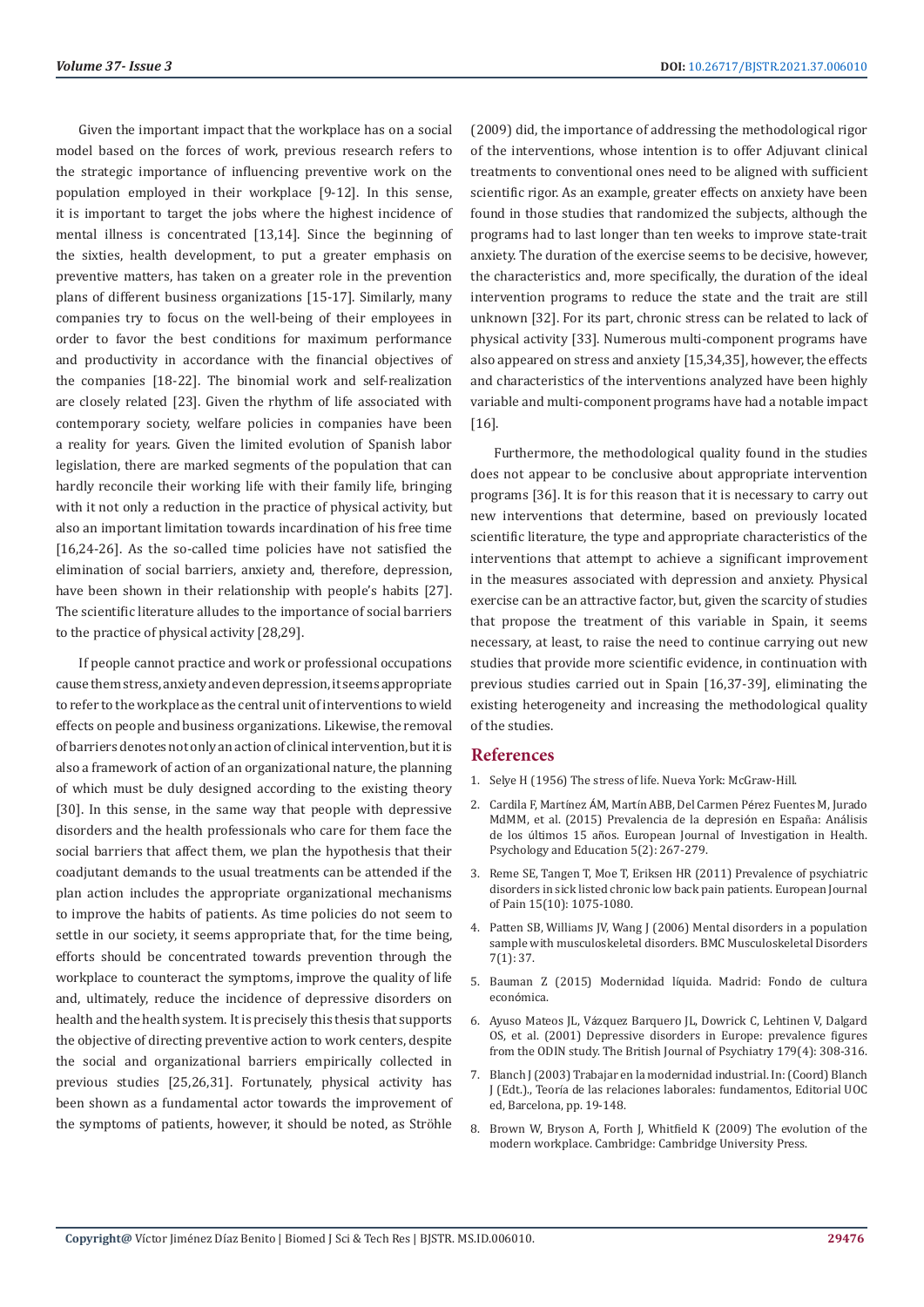- 9. Benda F (2019) Structural predictors of adherence to physical activity at the workplace: A systematic overview. Bewegungstherapie Gesundheitssport 35(3): 127-133.
- 10. [Crews DJ, Landers DM \(1987\) A meta-analytic review of aerobic fitness](https://pubmed.ncbi.nlm.nih.gov/3316910/)  [and reactivity to psychosocial stressors. Medicine & Science in Sports &](https://pubmed.ncbi.nlm.nih.gov/3316910/)  [Exercise 19\(5\): 114-120.](https://pubmed.ncbi.nlm.nih.gov/3316910/)
- 11. [Kuijpers W, Groen WG, Aaronson NK, Van Harten WH \(2013\) A](https://pubmed.ncbi.nlm.nih.gov/23425685/)  [systematic review of web-based interventions for patient empowerment](https://pubmed.ncbi.nlm.nih.gov/23425685/)  [and physical activity in chronic diseases: relevance for cancer survivors.](https://pubmed.ncbi.nlm.nih.gov/23425685/)  [Journal of medical Internet research 15\(2\): e37.](https://pubmed.ncbi.nlm.nih.gov/23425685/)
- 12. [Proper KI, Singh AS, Van Mechelen W, Chinapaw MJ \(2011\) Sedentary](https://pubmed.ncbi.nlm.nih.gov/21238866/)  [behaviors and health outcomes among adults: a systematic review of](https://pubmed.ncbi.nlm.nih.gov/21238866/)  [prospective studies. American Journal of Preventive Medicine 40\(2\):](https://pubmed.ncbi.nlm.nih.gov/21238866/)  [174-182.](https://pubmed.ncbi.nlm.nih.gov/21238866/)
- 13. [Bauer UE, Briss PA, Goodman RA, Bowman BA \(2014\) Prevention](https://pubmed.ncbi.nlm.nih.gov/24996589/)  of chronic disease in the  $21<sup>st</sup>$  century: elimination of the leading [preventable causes of premature death and disability in the USA. The](https://pubmed.ncbi.nlm.nih.gov/24996589/)  [Lancet 384\(9937\): 45-52.](https://pubmed.ncbi.nlm.nih.gov/24996589/)
- 14. González K, Fuentes J, Má[rquez JL \(2017\) Physical Inactivity, Sedentary](https://pubmed.ncbi.nlm.nih.gov/28572885/)  [Behavior and Chronic Diseases. Korean Journal of Family Medicine](https://pubmed.ncbi.nlm.nih.gov/28572885/)  [38\(3\): 111-115.](https://pubmed.ncbi.nlm.nih.gov/28572885/)
- 15. Durá[n MM \(2010\) Bienestar psicol](https://revistas.uned.ac.cr/index.php/rna/article/view/285)ógico: el estrés y la calidad de vida [en el contexto laboral. Revista nacional de administraci](https://revistas.uned.ac.cr/index.php/rna/article/view/285)ón 1(1): 71-84.
- 16. Jiménez V (2019) Una visió[n organizativa de los programas de promoci](http://oa.upm.es/56799/)ón [de la salud en las empresas europeas: la influencia de la actividad f](http://oa.upm.es/56799/)ísica y razones de aplicación a la prostatitis cró[nica. Facultad de Ciencias de](http://oa.upm.es/56799/)  la Actividad Fí[sica y del Deporte \(INEF\) \(UPM\): Universidad Polit](http://oa.upm.es/56799/)écnica [de Madrid.](http://oa.upm.es/56799/)
- 17. [Lemon SC, Zapka J, Li W, Estabrook B, Magner R, et al. \(2009\) Perceptions](https://pubmed.ncbi.nlm.nih.gov/19063651/)  [of worksite support and employee obesity, activity, and diet. American](https://pubmed.ncbi.nlm.nih.gov/19063651/)  [Journal of Health Behavior 33\(3\): 299-308.](https://pubmed.ncbi.nlm.nih.gov/19063651/)
- 18. [Cox M, Shephard RJ, Corey P \(1981\) Influence of an employee fitness](https://pubmed.ncbi.nlm.nih.gov/7318813/)  [programme upon fitness, productivity and absenteeism. Ergonomics](https://pubmed.ncbi.nlm.nih.gov/7318813/)  [24\(10\): 795-806.](https://pubmed.ncbi.nlm.nih.gov/7318813/)
- 19. Haskell WL (1989) Exercise as a means of maximizing human physical performance and productivity. Biological effects of physical activity, pp. 115-126.
- 20. Shephard RJ (1995) Worksite Health Promotion and Productivity. In: Kaman RL (Edt.)., Worksite health promotion economics: Consensus and analysis: Human Kinetics Publishers, p. 1-19.
- 21. [Van der Voordt TJM \(2004\) Productivity and employee satisfaction in](https://repository.tudelft.nl/islandora/object/uuid%3Aa8d6b7ae-5d21-495d-a30b-28437f4f2d70)  [flexible workplaces. Journal of Corporate Real Estate 6\(2\): 133-148.](https://repository.tudelft.nl/islandora/object/uuid%3Aa8d6b7ae-5d21-495d-a30b-28437f4f2d70)
- 22. [Bertera RL \(1990\) The effects of workplace health promotion on](https://pubmed.ncbi.nlm.nih.gov/2382748/)  [absenteeism and employment costs in a large industrial population.](https://pubmed.ncbi.nlm.nih.gov/2382748/)  [American Journal of Public Health 80\(9\): 1101-1115.](https://pubmed.ncbi.nlm.nih.gov/2382748/)
- 23. Noguera JA (2000) El problema de la definición del trabajo. Ponencia presentada en los I Encuentros entre Humanidades y Ciencias Sociales, Barcelona IUC, UPF.
- 24. Martínez del Castillo J, Jimé[nez Beatty JE, Campos Izquierdo A, Del](https://www.redalyc.org/pdf/2742/274220371002.pdf)  [Hierro D, Martin Rodriguez M, et al. \(2007\) Barreras organizativas y](https://www.redalyc.org/pdf/2742/274220371002.pdf)  sociales para la práctica de actividad fí[sica en la vejez. European Journal](https://www.redalyc.org/pdf/2742/274220371002.pdf)  [of Human Movement 19: 13-35.](https://www.redalyc.org/pdf/2742/274220371002.pdf)
- 25. Martí[nez del Castillo J, Martin Rodriguez M, Del Hierro D, Jim](http://oa.upm.es/8368/)énez Beatty JE, Gonzá[lez Rivera \(2008\) Barreras a la actividad f](http://oa.upm.es/8368/)ísica en las mujeres [adultas y alternativas de conciliaci](http://oa.upm.es/8368/)ón. Actividad Física y Deporte: Ciencia y profesió[n 9: 12-24.](http://oa.upm.es/8368/)
- 26. Martí[nez del Castillo J, Moscoso S](https://www.researchgate.net/publication/338006858_Cambios_sociales_y_cambios_en_las_practicas_y_demandas_de_actividad_fisica_y_deporte_1966-2016_Nuevos_retos_organizativos)ánchez D, Martín Rodriguez M, Jiménez [Beatty J, Del Hierro D \(2016\) Cambios sociales y cambios en las pr](https://www.researchgate.net/publication/338006858_Cambios_sociales_y_cambios_en_las_practicas_y_demandas_de_actividad_fisica_y_deporte_1966-2016_Nuevos_retos_organizativos)ácticas y demandas de actividad fí[sica y deporte: 1966-2016. Nuevos retos](https://www.researchgate.net/publication/338006858_Cambios_sociales_y_cambios_en_las_practicas_y_demandas_de_actividad_fisica_y_deporte_1966-2016_Nuevos_retos_organizativos) organizativos. In: Martí[nez del Castillo J, Moscoso S](https://www.researchgate.net/publication/338006858_Cambios_sociales_y_cambios_en_las_practicas_y_demandas_de_actividad_fisica_y_deporte_1966-2016_Nuevos_retos_organizativos)ánchez D, Martín Rodriguez M, Jimé[nez Beatty J, Del Hierro D \(Eds.\)., INEF 50 A](https://www.researchgate.net/publication/338006858_Cambios_sociales_y_cambios_en_las_practicas_y_demandas_de_actividad_fisica_y_deporte_1966-2016_Nuevos_retos_organizativos)ños. [Madrid: INEF, pp. 83-117.](https://www.researchgate.net/publication/338006858_Cambios_sociales_y_cambios_en_las_practicas_y_demandas_de_actividad_fisica_y_deporte_1966-2016_Nuevos_retos_organizativos)
- 27. Costa M, López E (2009) Educación para la salud: Una estrategia para cambiar los estilos de vida. Revista educación en valores 12: 86-103.
- 28. [Schmier JK, Jones ML, Halpern MT \(2006\) Cost of obesity in the](https://pubmed.ncbi.nlm.nih.gov/16539166/) [workplace. Scand J Work Environ Health 32\(1\): 5-11.](https://pubmed.ncbi.nlm.nih.gov/16539166/)
- 29. [Hutchinson AD, Wilson C \(2012\) Improving nutrition and physical](https://pubmed.ncbi.nlm.nih.gov/21733915/) [activity in the workplace: a meta-analysis of intervention studies. Health](https://pubmed.ncbi.nlm.nih.gov/21733915/) [Promotion International 27\(2\): 238-249.](https://pubmed.ncbi.nlm.nih.gov/21733915/)
- 30. Fertman CI (2015) Workplace health promotion programs: planning, implementation, and evaluation. San Francisco: Jossey-Bass: John Wiley & Sons.
- 31. Martínez del Castillo J, Jimé[nez Beatty J, Campos Izquierdo A, Del](https://www.researchgate.net/publication/277260076_Barreras_organizativas_y_sociales_para_la_practica_de_actividad_fisica_en_la_vejez) Hierro D, Martí[n M, et al. \(2007\) Barreras organizativas y sociales para](https://www.researchgate.net/publication/277260076_Barreras_organizativas_y_sociales_para_la_practica_de_actividad_fisica_en_la_vejez) la práctica de actividad fí[sica en la vejez. European Journal of Human](https://www.researchgate.net/publication/277260076_Barreras_organizativas_y_sociales_para_la_practica_de_actividad_fisica_en_la_vejez) [Movement 19:13-35.](https://www.researchgate.net/publication/277260076_Barreras_organizativas_y_sociales_para_la_practica_de_actividad_fisica_en_la_vejez)
- 32. [Petruzzello SJ, Landers DM, Hatfield BD, Kubitz KA, Salazar W \(1991\)](https://pubmed.ncbi.nlm.nih.gov/1828608/) [A Meta-Analysis on the Anxiety-Reducing Effects of Acute and Chronic](https://pubmed.ncbi.nlm.nih.gov/1828608/) [Exercise. Sports Med 11\(3\): 143-182.](https://pubmed.ncbi.nlm.nih.gov/1828608/)
- 33. [Kouvonen A, Vahtera J, Oksanen T, Pentti J, V](https://pubmed.ncbi.nlm.nih.gov/23014593/)äänänen AK, et al. (2012) [Chronic workplace stress and insufficient physical activity: a cohort](https://pubmed.ncbi.nlm.nih.gov/23014593/) [study. Occupational and Environmental Medicine 70\(1\): 3-8.](https://pubmed.ncbi.nlm.nih.gov/23014593/)
- 34. [Altchiler L, Motta R \(1994\) Effects of aerobic and nonaerobic exercise on](https://pubmed.ncbi.nlm.nih.gov/7896916/) [anxiety, absenteeism, and job satisfaction. Journal of Clinical Psychology](https://pubmed.ncbi.nlm.nih.gov/7896916/) [50\(6\): 829-840.](https://pubmed.ncbi.nlm.nih.gov/7896916/)
- 35. [Beehr TA, Newman JE \(1978\) Job stress, employee health, and](https://onlinelibrary.wiley.com/doi/abs/10.1111/j.1744-6570.1978.tb02118.x) [organizational effectiveness: A facet analysis, model, and literature](https://onlinelibrary.wiley.com/doi/abs/10.1111/j.1744-6570.1978.tb02118.x) [review 1. Personnel psychology 31\(4\): 665-699.](https://onlinelibrary.wiley.com/doi/abs/10.1111/j.1744-6570.1978.tb02118.x)
- 36. [Furlan A, Gnam W, Carnide N, Irvin E, Amick B, et al. \(2012\) Systematic](https://link.springer.com/article/10.1007/s10926-011-9340-2) [Review of Intervention Practices for Depression in the Workplace.](https://link.springer.com/article/10.1007/s10926-011-9340-2) [Journal of Occupational Rehabilitation 22\(3\): 312-321.](https://link.springer.com/article/10.1007/s10926-011-9340-2)
- 37. Jiménez V, Barriopedro M, Martí[nez del Castillo J \(2014\) Intervenciones](http://oa.upm.es/57675/) [de actividad física en el lugar de trabajo: una revisi](http://oa.upm.es/57675/)ón de los estudios europeos. In: Jimé[nez V, Barriopedro M, Mart](http://oa.upm.es/57675/)ínez del Castillo J (Eds.)., [VIII Congreso Internacional de la Asociaci](http://oa.upm.es/57675/)ón Española de Ciencias del Deporte; Cá[ceres, Extremadura: Asociaci](http://oa.upm.es/57675/)ón Española de Ciencias del [Deporte.](http://oa.upm.es/57675/)
- 38. [Puig Ribera A, Bort Roig J, Gine Garriga M, Gonzalez Suarez AM, Martinez](https://bmcpublichealth.biomedcentral.com/articles/10.1186/s12889-017-4367-8) [Lemos I, et al. \(2017\) Impact of a workplace 'sit less, move more'](https://bmcpublichealth.biomedcentral.com/articles/10.1186/s12889-017-4367-8) [program on efficiency-related outcomes of office employees. BMC Public](https://bmcpublichealth.biomedcentral.com/articles/10.1186/s12889-017-4367-8) [Health 17\(1\): 455.](https://bmcpublichealth.biomedcentral.com/articles/10.1186/s12889-017-4367-8)
- 39. [Puig Ribera A, McKenna J, Gilson N, Brown WJ \(2008\) Change in work](https://pubmed.ncbi.nlm.nih.gov/19066233/) [day step counts, wellbeing and job performance in Catalan university](https://pubmed.ncbi.nlm.nih.gov/19066233/) [employees: a randomised controlled trial. Promotion and Education](https://pubmed.ncbi.nlm.nih.gov/19066233/) [15\(4\): 11-16.](https://pubmed.ncbi.nlm.nih.gov/19066233/)